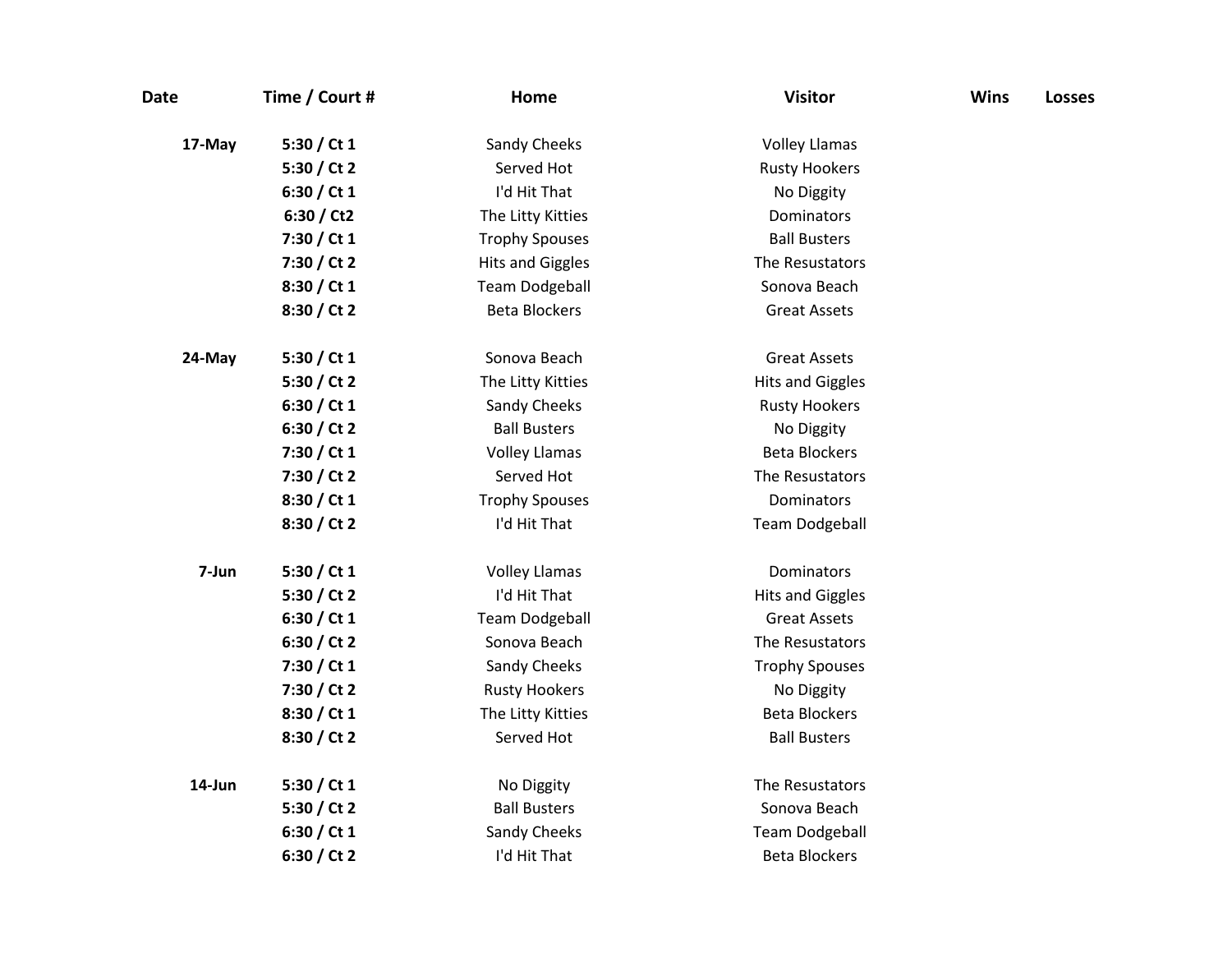|           | 7:30 / Ct 1   | The Litty Kitties       | <b>Trophy Spouses</b>   |
|-----------|---------------|-------------------------|-------------------------|
|           | 7:30 / Ct 2   | Dominators              | <b>Hits and Giggles</b> |
|           | 8:30 / Ct 1   | <b>Volley Llamas</b>    | <b>Rusty Hookers</b>    |
|           | 8:30 / Ct2    | Served Hot              | <b>Great Assets</b>     |
| $21$ -Jun | 5:30 / Ct $1$ | Served Hot              | <b>Dominators</b>       |
|           | 5:30 / Ct 2   | <b>Trophy Spouses</b>   | <b>Volley Llamas</b>    |
|           | 6:30 / Ct 1   | <b>Ball Busters</b>     | <b>Beta Blockers</b>    |
|           | 6:30 / Ct 2   | <b>Great Assets</b>     | No Diggity              |
|           | 7:30 / Ct 1   | The Litty Kitties       | Sonova Beach            |
|           | 7:30 / Ct 2   | <b>Rusty Hookers</b>    | The Resustators         |
|           | 8:30 / Ct 1   | <b>Hits and Giggles</b> | <b>Team Dodgeball</b>   |
|           | 8:30 / Ct 2   | Sandy Cheeks            | I'd Hit That            |
| 28-Jun    | 5:30 / Ct $1$ | <b>Great Assets</b>     | <b>Rusty Hookers</b>    |
|           | 5:30 / Ct 2   | Dominators              | <b>Ball Busters</b>     |
|           | 6:30 / Ct 1   | No Diggity              | <b>Trophy Spouses</b>   |
|           | 6:30 / Ct 2   | <b>Great Assets</b>     | <b>Beta Blockers</b>    |
|           | 7:30 / Ct 1   | Sonova Beach            | <b>Hits and Giggles</b> |
|           | 7:30 / Ct 2   | Sandy Cheeks            | The Litty Kitties       |
|           | 8:30 / Ct 1   | <b>Team Dodgeball</b>   | The Resustators         |
|           | 8:30 / Ct 2   | Served Hot              | I'd Hit That            |
| 12-Jul    | 5:30 / Ct $1$ | I'd Hit That            | <b>Great Assets</b>     |
|           | 5:30 / Ct 2   | No Diggity              | <b>Hits and Giggles</b> |
|           | 6:30 / Ct 1   | <b>Volley Llamas</b>    | The Resustators         |
|           | 6:30 / Ct 2   | The Litty Kitties       | <b>Rusty Hookers</b>    |
|           | 7:30 / Ct 1   | Sandy Cheeks            | <b>Ball Busters</b>     |
|           | 7:30 / Ct 2   | <b>Team Dodgeball</b>   | <b>Beta Blockers</b>    |
|           | 8:30 / Ct 1   | Served Hot              | <b>Trophy Spouses</b>   |
|           | 8:30 / Ct 2   | Dominators              | Sonova Beach            |
| 19-Jul    | 5:30 / Ct 1   | The Litty Kitties       | The Resustators         |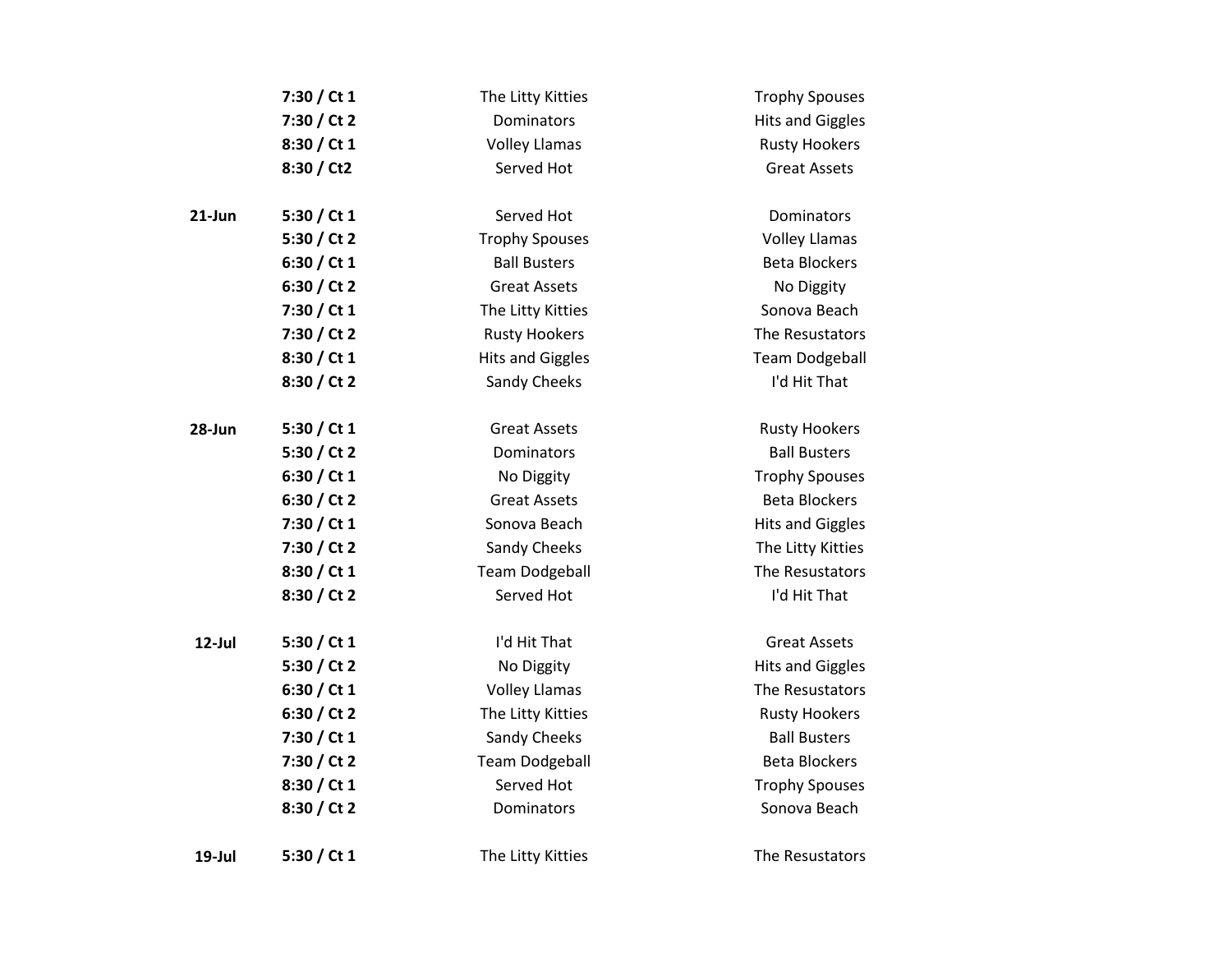|        | 5:30 / Ct 2   | <b>Team Dodgeball</b>   | <b>Ball Busters</b>     |
|--------|---------------|-------------------------|-------------------------|
|        | 6:30 / Ct $1$ | Sandy Cheeks            | <b>Hits and Giggles</b> |
|        | 6:30 / Ct 2   | <b>Trophy Spouses</b>   | <b>Great Assets</b>     |
|        | 7:30 / Ct 1   | Served Hot              | No Diggity              |
|        | 7:30 / Ct 2   | I'd Hit That            | Dominators              |
|        | 8:30 / Ct 1   | <b>Volley Llamas</b>    | Sonova Beach            |
|        | 8:30 / Ct 2   | <b>Beta Blockers</b>    | <b>Rusty Hookers</b>    |
| 26-Jul | 5:30 / Ct 1   | Sandy Cheeks            | Served Hot              |
|        | 5:30 / Ct 2   | Sonova Beach            | <b>Volley Llamas</b>    |
|        | 6:30 / Ct 1   | The Litty Kitties       | <b>Ball Busters</b>     |
|        | 6:30 / Ct 2   | No Diggity              | <b>Team Dodgeball</b>   |
|        | 7:30 / Ct 1   | <b>Rusty Hookers</b>    | Dominators              |
|        | 7:30 / Ct 2   | <b>Hits and Giggles</b> | <b>Beta Blockers</b>    |
|        | 8:30 / Ct 1   | I'd Hit That            | <b>Trophy Spouses</b>   |
|        | 8:30 / Ct 2   | <b>Great Assets</b>     | The Resustators         |
| 2-Aug  | 5:30 / Ct $1$ | I'd Hit That            | <b>Rusty Hookers</b>    |
|        | 5:30 / Ct 2   | Dominators              | <b>Team Dodgeball</b>   |
|        | 6:30 / Ct 1   | Sandy Cheeks            | <b>Great Assets</b>     |
|        | 6:30 / Ct 2   | <b>Ball Busters</b>     | The Resustators         |
|        | 7:30 / Ct 1   | Served Hot              | <b>Hits and Giggles</b> |
|        | 7:30 / Ct 2   | No Diggity              | Sonova Beach            |
|        | 8:30 / Ct 1   | <b>Beta Blockers</b>    | <b>Trophy Spouses</b>   |
|        | 8:30 / Ct 2   | The Litty Kitties       | <b>Volley Llamas</b>    |
| 9-Aug  | 5:30 / Ct $1$ | <b>Playoffs</b>         | <b>Playoffs</b>         |
|        | 5:30 / Ct 2   |                         |                         |
|        | 6:30 / Ct $1$ |                         |                         |
|        | 6:30 / Ct 2   |                         |                         |
|        | 7:30 / Ct 1   |                         |                         |
|        | 7:30 / Ct 2   |                         |                         |
|        | 8:30 / Ct 1   |                         |                         |